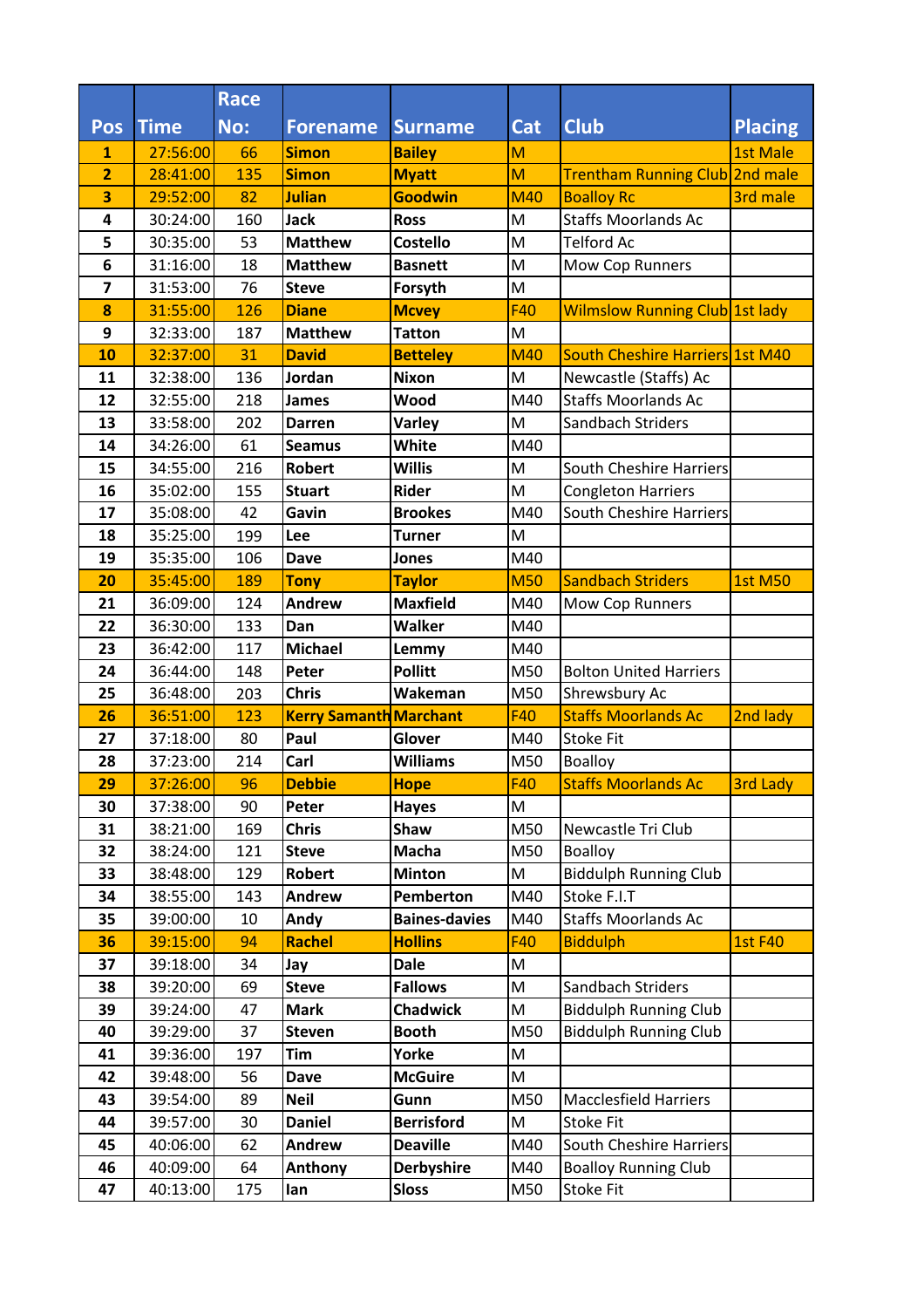| 48 | 40:20:00 | 44  | <b>Tracey</b>        | <b>Brown</b>       | <b>F50</b> | <b>South Cheshire Harriers 1st F50</b> |  |
|----|----------|-----|----------------------|--------------------|------------|----------------------------------------|--|
| 49 | 40:35:00 | 35  | Carol                | <b>Bird</b>        | F50        | <b>Biddulph Rc</b>                     |  |
| 50 | 40:39:00 | 60  | <b>Chris</b>         | <b>Deakin</b>      | M          | <b>Biddulph R.C</b>                    |  |
| 51 | 40:41:00 | 74  | <b>Richard</b>       | Ford               | M40        |                                        |  |
| 52 | 40:43:00 | 99  | <b>Tony</b>          | <b>Hulme</b>       | <b>M60</b> | <b>Wilmslow Running Club 1st M60</b>   |  |
| 53 | 40:46:00 | 147 | <b>Andrew</b>        | Podmore            | M          |                                        |  |
| 54 | 40:50:00 | 103 | <b>Karen</b>         | <b>Jones</b>       | F50        | Newcastle Tri Club                     |  |
| 55 | 41:06:00 | 168 | Philip               | <b>Savage</b>      | M          | Beverley Ac                            |  |
| 56 | 41:10:00 | 81  | <b>David</b>         | Godwin             | M60        | <b>Stoke Fit</b>                       |  |
| 57 | 41:26:00 | 207 | <b>Stewart</b>       | Waudby             | M40        | <b>Macc Harriers</b>                   |  |
| 58 | 41:32:00 | 130 | Anne                 | <b>Moore</b>       | F40        | <b>Boalloy</b>                         |  |
| 59 | 41:37:00 | 162 | <b>Tom</b>           | <b>Russell</b>     | M40        | <b>Boalloy Rc</b>                      |  |
| 60 | 41:45:00 | 67  | Karl                 | <b>Downing</b>     | M40        | <b>Macclesfield Harriers</b>           |  |
| 61 | 41:49:00 | 13  | Gillian              | White              | F          |                                        |  |
| 62 | 42:05:00 | 93  | Peter                | <b>Holdcroft's</b> | M50        |                                        |  |
| 63 | 42:07:00 | 68  | <b>Steve</b>         | <b>Evans</b>       | M40        | <b>Biddulph Rc</b>                     |  |
| 64 | 42:11:00 | 149 | <b>Francis Nigel</b> | Poole              | M50        | <b>Congleton Harriers</b>              |  |
| 65 | 42:21:00 | 171 | Peter                | <b>Sherratt</b>    | M          | <b>Biddulph Running Club</b>           |  |
| 66 | 42:31:00 | 145 | <b>Stephen</b>       | Plant              | M60        | <b>Staffs Moorlands Ac</b>             |  |
| 67 | 42:33:00 | 9   | <b>Max</b>           | <b>Bailey</b>      | M          |                                        |  |
| 68 | 42:39:00 | 20  | <b>Michael</b>       | <b>Beasley</b>     | M50        | <b>Stoke Fit</b>                       |  |
| 69 | 42:41:00 | 112 | <b>Chris</b>         | Lane               | M50        | Biddulph R.C                           |  |
| 70 | 42:47:00 | 45  | Carl                 | <b>Callear</b>     | M40        | <b>Stoke Fit</b>                       |  |
| 71 | 42:48:00 | 41  | <b>Katie</b>         | <b>Bratby</b>      | F40        | <b>Biddulph Running Club</b>           |  |
| 72 | 42:55:00 | 138 | Graham               | <b>Nolan</b>       | M40        |                                        |  |
| 73 | 43:11:00 | 92  | Kate                 | <b>Heathcock</b>   | F50        | Mow Cop Runners                        |  |
| 74 | 43:13:00 | 142 | Eileen               | Pass               | F50        | <b>Ntc</b>                             |  |
| 75 | 43:28:00 | 158 | <b>Sally</b>         | <b>Rigby</b>       | F40        | Boalloy                                |  |
| 76 | 43:37:00 | 154 | <b>Sarah</b>         | Proudmore          | F40        | <b>Boalloy</b>                         |  |
| 77 | 43:55:00 | 113 | <b>Steven</b>        | Langston           | M40        |                                        |  |
| 78 | 44:10:00 | 190 | <b>David</b>         | <b>Taylor</b>      | M50        |                                        |  |
| 79 | 44:16:00 | 109 | <b>Sofie</b>         | <b>Kinsey</b>      | F40        | <b>Macclesfield Harriers</b>           |  |
| 80 | 44:44:00 | 178 | Heidi                | <b>Stanway</b>     | F40        | <b>Biddulph Running Club</b>           |  |
| 81 | 44:45:00 | 57  | <b>Catharine</b>     | <b>Crossley</b>    | F          | <b>Macclesfield Harriers</b>           |  |
| 82 | 45:09:00 | 46  | Martyn               | <b>Carroll</b>     | M40        |                                        |  |
| 83 | 45:14:00 | 151 | Louise               | Poole              | F          | <b>Congleton Harriers</b>              |  |
| 84 | 45:19:00 | 173 | <b>Nicola</b>        | <b>Simcock</b>     | F          | <b>Bidulph Running Club</b>            |  |
| 85 | 45:41:00 | 87  | Lea                  | Gregson            | F40        |                                        |  |
| 86 | 46:05:00 | 211 | Anthony              | White              | M60        | Trentham Rc                            |  |
| 87 | 46:09:00 | 170 | Paul                 | Shenton            | M          |                                        |  |
| 88 | 46:10:00 | 22  | <b>Marie</b>         | <b>Bebbington</b>  | F40        | Newcastle Tri Club                     |  |
| 89 | 46:11:00 | 23  | Simon                | <b>Bebbington</b>  | M40        | Newcastle Tri Club                     |  |
| 90 | 46:17:00 | 15  | Dan                  | Harmer             | M          |                                        |  |
| 91 | 46:20:00 | 48  | Geoff                | Channon            | M60        | <b>Staffs Moorlands Ac</b>             |  |
| 92 | 46:27:00 | 107 | Calum                | <b>Kidd</b>        | M          | <b>Biddulph Running Club</b>           |  |
| 93 | 46:50:00 | 182 | <b>Harry</b>         | <b>Stubbs</b>      | M60        | <b>Congleton Harriers</b>              |  |
| 94 | 47:06:00 | 152 | <b>Melanie</b>       | Power              | F40        | Macclesfield Harriers Ac               |  |
| 95 | 47:19:00 | 116 | <b>Nigel</b>         | Lee                | M60        | Newcastle (Staffs) Ac                  |  |
| 96 | 47:34:00 | 174 | <b>James</b>         | Simpson            | M40        | <b>Stoke Fit</b>                       |  |
| 97 | 48:04:00 | 195 | <b>Michelle</b>      | <b>Tideswell</b>   | F40        |                                        |  |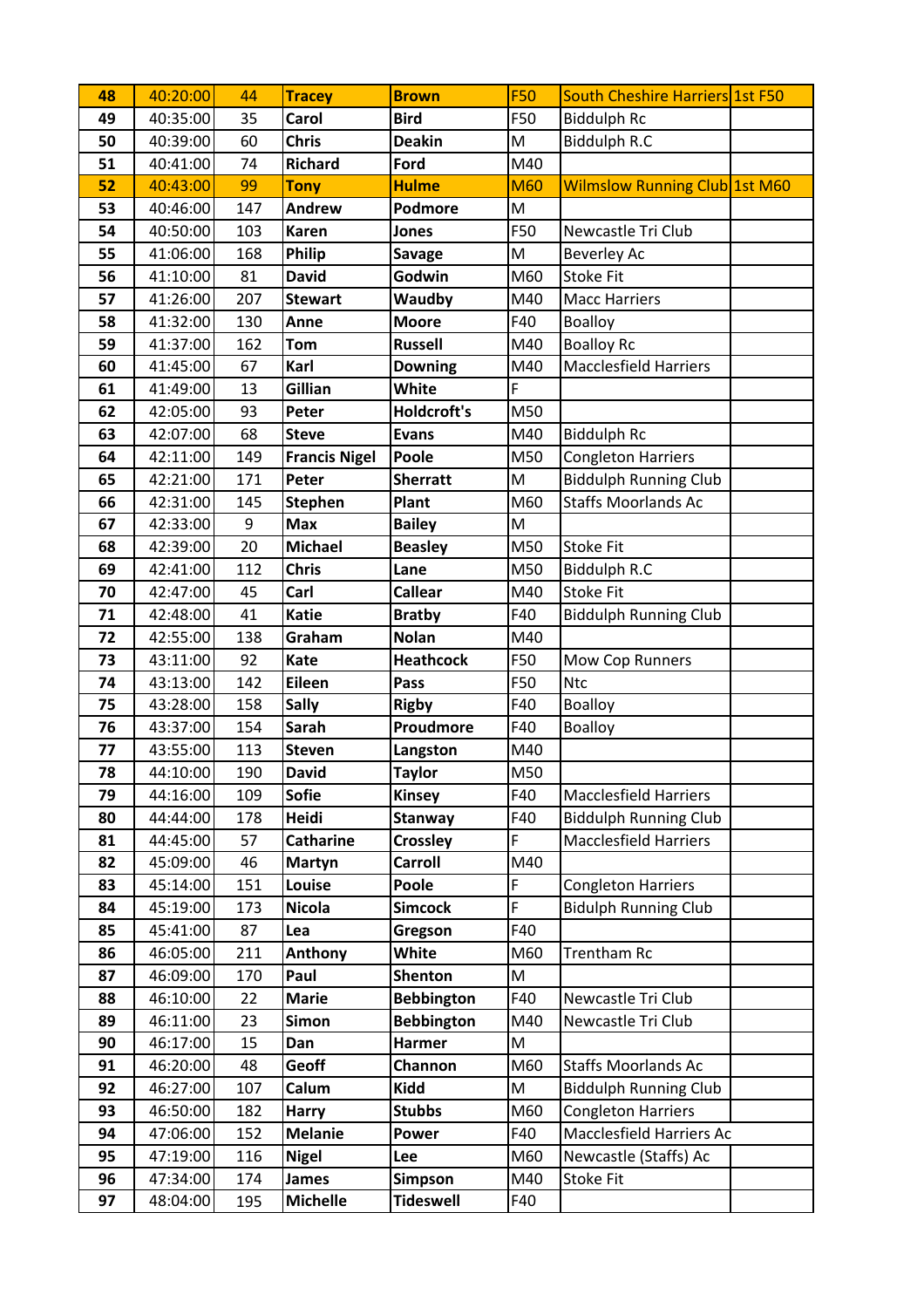| 98         | 48:04:00             | 196        | <b>Stephen</b>     | <b>Tideswell</b>                  | M50         |                                |                |
|------------|----------------------|------------|--------------------|-----------------------------------|-------------|--------------------------------|----------------|
| 99         | 48:23:00             | 43         | Jeremy             | <b>Brookes</b>                    | M40         |                                |                |
| 100        | 48:25:00             | 70         | Ruth               | <b>Farrell</b>                    | F40         | <b>Stoke Fit</b>               |                |
| 101        | 48:30:00             | 188        | David S.           | <b>Taylor</b>                     | M60         | <b>Congleton Harriers</b>      |                |
| 102        | 48:35:00             | 212        | <b>Stephen</b>     | <b>Willett</b>                    | M40         | Stoke F.I.T                    |                |
| 103        | 48:35:00             | 128        | Amanda             | <b>Millward</b>                   | F           | <b>Stoke Fit</b>               |                |
| 104        | 48:36:00             | 83         | Helen              | Gowin                             | F50         | <b>Macclesfield Harriers</b>   |                |
| 105        | 48:45:00             | 176        | <b>Michael</b>     | Smith                             | M40         | <b>Macclesfield Harriers</b>   |                |
| 106        | 49:19:00             | 165        | Robert             | Salt                              | M           |                                |                |
| 107        | 49:24:00             | 201        | Carol              | Upton                             | F40         | Macclesfield                   |                |
| 108        | 49:30:00             | 206        | <b>Brian</b>       | Wassall                           | M40         | <b>Boalloy</b>                 |                |
| 109        | 50:00:00             | 63         | <b>Karen</b>       | <b>Dennett</b>                    | F50         | Newcastle Staffs Tri Club      |                |
| 110        | 50:06:00             | 205        | Helen              | <b>Wassall</b>                    | F40         | <b>Boalloy</b>                 |                |
| 111        | 50:17:00             | 75         | Louisa             | <b>Forrester</b>                  | F           |                                |                |
| 112        | 50:43:00             | 180        | <b>Kevin</b>       | <b>Stone</b>                      | M40         | <b>Biddulph Running Club</b>   |                |
| 113        | 50:48:00             | 79         | Josie              | Galbraith                         | F40         | <b>Boalloy</b>                 |                |
| 114        | 50:55:00             | 104        | <b>Daniel</b>      | Smith                             | M40         |                                |                |
| 115        | 51:35:00             | 59         | Joanne             | <b>Darlington</b>                 | F40         | South Cheshire Harriers        |                |
| 116        | 51:40:00             | 185        | lan                | <b>Tamburello</b>                 | M40         | <b>Stoke Fit</b>               |                |
| 117        | 51:47:00             | 97         | Gill               | <b>Horne</b>                      | <b>F60</b>  | <b>Biddulph Running Club</b>   | <b>1st F60</b> |
| 118        | 52:07:00             | 72         | Louise             | <b>Finney</b>                     | F40         | Mow Cop Runners                |                |
| 119        | 52:09:00             | 198        | <b>Elsa</b>        | West                              | F40         | <b>Macclesfield Harriers</b>   |                |
| 120        | 52:21:00             | 192        | <b>Mark</b>        | <b>Taylor</b>                     | M           | <b>Staffordshire Moorlands</b> |                |
| 121        | 53:05:00             | 139        | Jill               | <b>Norman</b>                     | F50         |                                |                |
| 122        | 53:12:00             | 144        | <b>Stephen</b>     | Pepper                            | M40         | <b>Stoke Fit</b>               |                |
| 123        | 53:20:00             | 164        | <b>Debbie</b>      | Salmon                            | F40         | <b>Stoke Fit</b>               |                |
| 124        | 53:44:00             | 141        | Jane               | Osbourne                          | F40         |                                |                |
| 125        | 53:50:00             | $\pmb{4}$  | Louise             | <b>Ashley</b>                     | F           |                                |                |
| 126        | 54:03:00             | 132        | <b>Bill</b>        | <b>Mould</b>                      | M60         | <b>Staffs Moorlands</b>        |                |
| 127        | 54:30:00             | 200        | <b>Sarah</b>       | Clough                            | F           |                                |                |
| 128        | 54:38:00             | 159        | <b>Jeffrey</b>     | <b>Roberts</b>                    | M60         | <b>Biddulph Running Club</b>   |                |
| 129        | 55:11:00             | 52         | <b>Michael</b>     | Coleman                           | M50         | <b>Staffs Moorlands Ac</b>     |                |
| 130        | 55:18:00             | 172        | Claire             | Shufflebotham                     | F           | <b>Biddulph Running Club</b>   |                |
| 131        | 55:20:00             | 219        | <b>Karen</b>       | Wynn                              | F40         | <b>Biddulph Running Club</b>   |                |
| 132        | 55:49:00             | 125        | Rebecca            | <b>Mcknight</b>                   | F           |                                |                |
| 133        | 55:49:00             | 39         | <b>David</b>       | <b>Bourne</b>                     | M           | Stoke F.I.T.                   |                |
| 134        | 56:25:00             | 101        | <b>Bethany</b>     | <b>Jackson</b>                    | F           | Run Macclesfield               |                |
| 135        | 56:26:00             | 181        | <b>Christine</b>   | <b>Storer</b>                     | F50         | Run Macclesfield               |                |
| 136        | 57:03:00             | 33         | <b>Mark</b>        | <b>Bickley</b>                    | M40         |                                |                |
| 137        | 57:38:00             | 27         | <b>Martin</b>      | Goodall                           | M40         |                                |                |
| 138        | 57:40:00             | 78         | lan                | <b>Fothergill</b>                 | M50         | Biddulph                       |                |
| 139        | 58:06:00             | 220        | Pete               | Yapp                              | <b>M70</b>  |                                | <b>1st M70</b> |
| 140        | 58:16:00             | 115        | Gina               | Law                               | F           |                                |                |
| 141        | 58:16:00             | 16         | <b>Matt</b>        | <b>Barnes</b>                     | M40         |                                |                |
| 142        |                      |            |                    |                                   |             |                                |                |
|            | 58:18:00             | 28         | Rachel             | <b>Bentley</b>                    | $\mathsf F$ | <b>Stoke Fit</b>               |                |
| 143        | 59:02:00             | 156        | <b>Kerry</b>       | <b>Rigby</b>                      | F           |                                |                |
| 144        | 59:26:00             | 11         | Elizabeth          | <b>Baker</b>                      | F60         | <b>Staffs Moorlands Ac</b>     |                |
| 145        | 60:34:00             | 32         | Louise             | <b>Bickley</b>                    | F40         | <b>Boalloy</b>                 |                |
| 146<br>147 | 61:03:00<br>61:37:00 | 127<br>183 | Rachel<br>Samantha | <b>Mellor</b><br>Munden-GriffithF | F           |                                |                |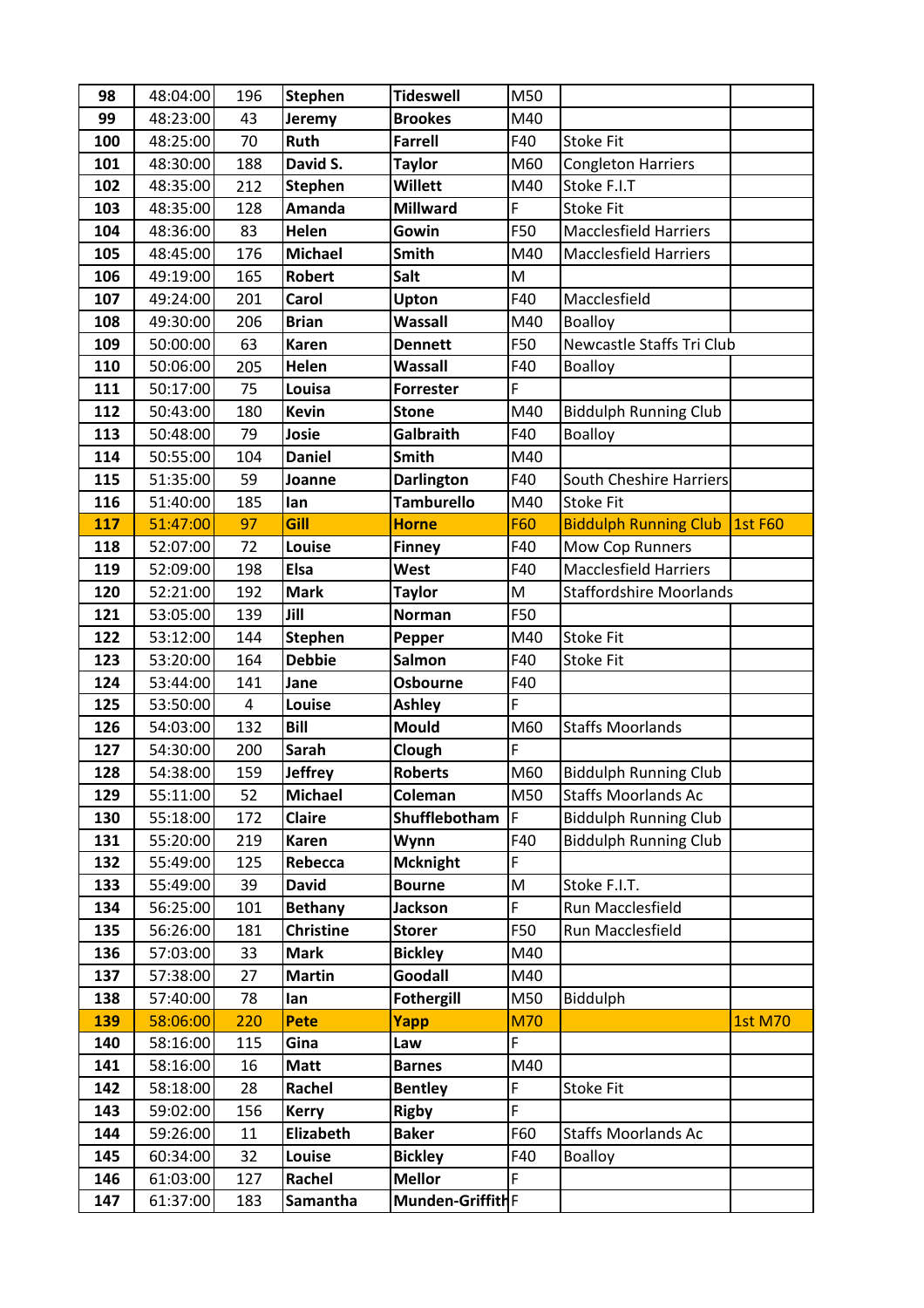| 148        | 62:11:00 | 51             | Jayne           | Wood                | F50          |                                |
|------------|----------|----------------|-----------------|---------------------|--------------|--------------------------------|
| 149        | 62:16:00 | 191            | <b>David</b>    | <b>Taylor</b>       | M60          | <b>Staffordshire Moorlands</b> |
| 150        | 63:01:00 | 58             | <b>Kevin</b>    | <b>Daley</b>        | M50          |                                |
| 151        | 63:01:00 | 204            | Gemma           | Wall                | F            | <b>Stoke Fit</b>               |
| 152        | 63:29:00 | 120            | John            | Lovatt              | M70          | <b>Biddulph Running Club</b>   |
| 153        | 65:28:00 | 122            | Jacquie         | <b>Macphail</b>     | F50          | Trentham                       |
| 154        | 66:13:00 | $\overline{2}$ | <b>Tiffany</b>  | <b>Allen</b>        | F            |                                |
| 155        | 66:14:00 | $\mathbf{1}$   | lan             | Allen               | M50          | <b>Nsrra</b>                   |
| 156        | 66:42:00 | 77             | Kate            | <b>Foster</b>       | F60          | <b>Macclesfield Harriers</b>   |
| 157        | 69:42:00 | 108            | <b>Beverley</b> | <b>King</b>         | F40          | <b>South Cheshire Harriers</b> |
| 158        | 69:42:00 | 184            | <b>Adele</b>    | <b>Tabbiner</b>     | F40          | South Cheshire Harriers        |
| 159        | 73:38:00 | 215            | <b>Stefanie</b> | <b>Williams</b>     | F            | <b>Biddulph Running Club</b>   |
| 160        | 73:38:00 | 65             | Alexandra       | <b>Djuranovic</b>   | $\mathsf{F}$ | <b>Biddulph Running Club</b>   |
| 161        | 77:31:00 | 167            | Jill            | Salt                | F            |                                |
| 162        | 77:32:00 | 166            | <b>James</b>    | Salt                | M            |                                |
| <b>DNF</b> |          | 14             | Lisa            | <b>Barlow</b>       | F40          | <b>Boalloy</b>                 |
| <b>DNF</b> |          | 24             | <b>Sarah</b>    | <b>Beighton</b>     | F40          | <b>Staffs Moorlands Ac</b>     |
|            |          | 55             | Paul            | Crean               | M60          | <b>Congleton Harriers</b>      |
|            |          | 3              | <b>James</b>    | <b>Anderton</b>     | M40          |                                |
|            |          | 5              | Paul            | <b>Bailey</b>       | M50          |                                |
|            |          | 6              | Joanne          | <b>Bailey</b>       | F40          | <b>Biddulph Running Club</b>   |
|            |          | $\overline{7}$ | <b>Dave</b>     | <b>Bailey</b>       | M50          |                                |
|            |          | 8              | <b>Chris</b>    | <b>Bailey</b>       | M            | Smac                           |
|            |          | 12             | <b>David</b>    | <b>Ball</b>         | M            |                                |
|            |          | 17             | Christopher     | <b>Bascombe</b>     | M            |                                |
|            |          | 19             | Gemma           | <b>Batchelor</b>    | F            |                                |
|            |          | 21             | John            | <b>Beats</b>        | M50          |                                |
|            |          | 25             | Jason           | <b>Bennett</b>      | M40          | <b>Buxton Ac</b>               |
|            |          | 26             | <b>Tracey</b>   | <b>Bennett</b>      | F40          | <b>Buxton Athletics Club</b>   |
|            |          | 29             | <b>Mark</b>     | <b>Beresford</b>    | M40          |                                |
|            |          | 36             | <b>Michael</b>  | <b>Bird</b>         | M            |                                |
|            |          | 38             | <b>Allan</b>    | <b>Bourne</b>       | M70          | <b>Staffs Moorlands Ac</b>     |
|            |          | 40             | Paul            | <b>Bowles</b>       | M50          |                                |
|            |          | 49             | Carolyn         | <b>Charlesworth</b> | F40          | <b>Congleton Harriers</b>      |
|            |          | 50             | <b>Ashley</b>   | <b>Coates</b>       | M40          | <b>South Cheshire Harriers</b> |
|            |          | 54             | John            | <b>Cottrell</b>     | M50          |                                |
|            |          | 71             | <b>Sian</b>     | Fern                | F            |                                |
|            |          | 73             | <b>Emma</b>     | Ford                | F40          |                                |
|            |          | 84             | <b>David</b>    | Gowin               | M40          | <b>Macclesfield Harriers</b>   |
|            |          | 85             | <b>Cinead</b>   | Green               | F40          |                                |
|            |          | 86             | Sean            | <b>Greeves</b>      | M40          | <b>Biddulph Rc</b>             |
|            |          | 88             | <b>Bradley</b>  | Grime               | M50          |                                |
|            |          | 91             | <b>David</b>    | Hayton              | M50          | <b>Macclesfield Harriers</b>   |
|            |          | 95             | <b>Stepen</b>   | <b>Hollinshead</b>  | M50          |                                |
|            |          | 98             | <b>Malcolm</b>  | <b>Howle</b>        | M50          | <b>Biddulph Running Club</b>   |
|            |          | 100            | Cora            | <b>Jackson</b>      | F40          | <b>Biddulph Rc</b>             |
|            |          | 102            | Gareth          | Jones               | M            | Stoke F.I.T.                   |
| <b>DNF</b> |          | 105            | Andy            | Jones               | M50          | <b>South Cheshire Harriers</b> |
|            |          | 110            | <b>Vicii</b>    | <b>Kirkpatrick</b>  | F40          | <b>Congleton Harriers</b>      |
|            |          | 111            | <b>Kaye</b>     | <b>Kostic</b>       | F            |                                |